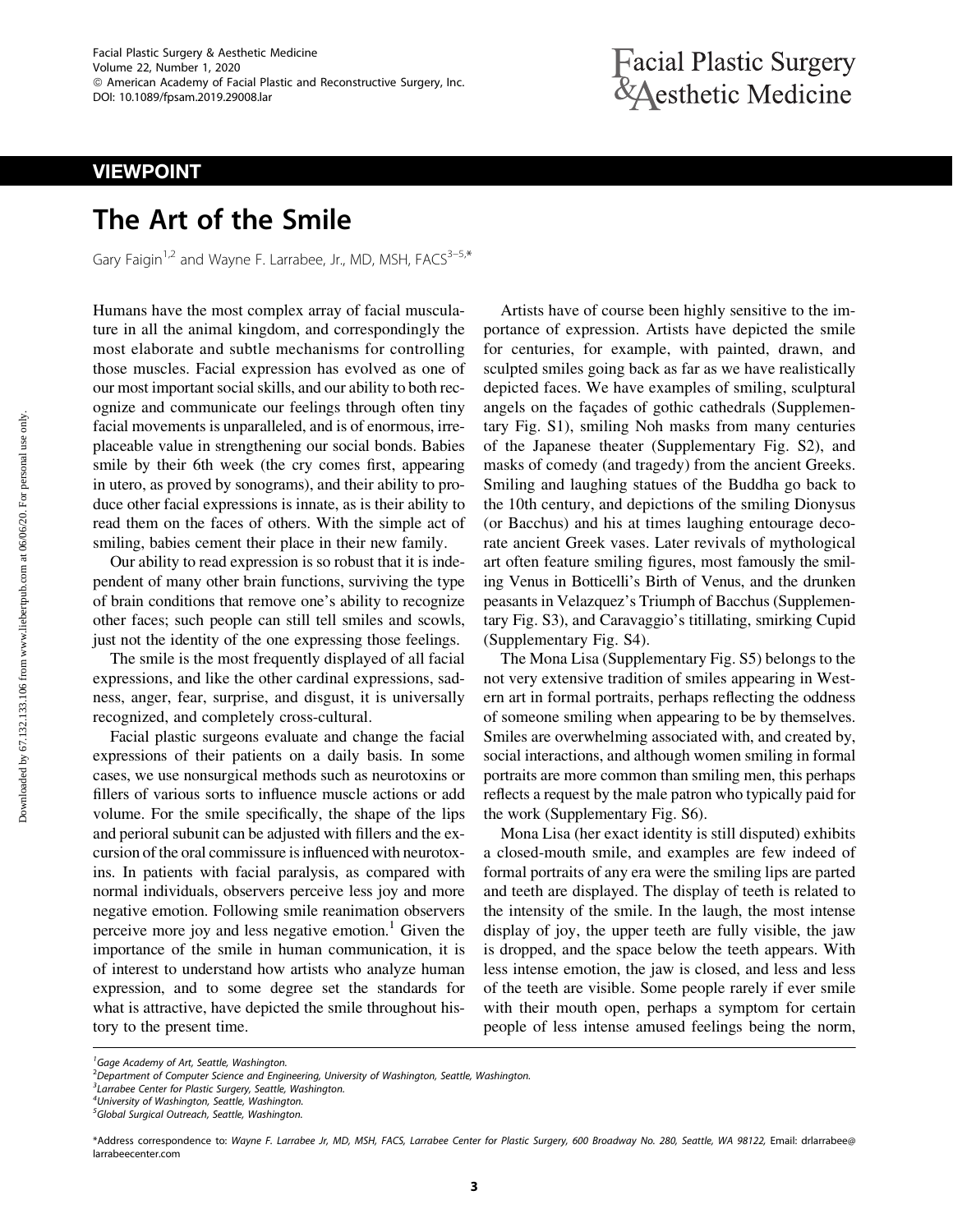

Fig. 1. A-maze-ing Laughter, Yue Minjun, Bronze, 2009 (Detail). This sculptural installation, located on English Bay in Vancouver, consists of 14 larger-than-life selfportraits of the artist, laughing uproariously.

or it may be in the nature of a habit. In many Asian societies, for women to display their teeth in the smile has traditionally (times are changing) been thought to be indiscreet, and the familiar gesture of Asian women raising their hand to cover their smiling mouth is symptomatic of this cultural bias. Loss of volume in the soft tissue and bone around the mouth can create a long lip with no teeth showing during a smile—widely interpreted as a sign of aging. These individuals benefit from a lip lift that in a subtle way increases the ''joy'' in their smile.

It is the category of genre painting (people in their everyday lives) rather than formal portraiture, which gave rise to the majority of smiles in Western art. Peter Brueghel, the inventor of genre painting, often fills his paintings with grinning dancing townsfolk, and his later followers such as Jan Steen added drunkenness to the mix, painting scenes often far more debauched (with a much wider variety of smiles) than those of his Flemish predecessor (Supplementary Fig. S7).

In the Dutch Golden age, a fascinating hybrid evolved the genre portrait. In such works, lower status figures associated with pleasure and drink, particularly musicians, were depicted in the manner of a formal portrait, but playing a musical instrument or hoisting a glass, which allowed for a broad teeth-displaying smile (Supplementary Fig. S8). Vermeer famously painted a laughing woman having a drink with a well-dressed soldier, her mouth fully open and her eyes sparkling (Supplementary Fig. S9). Few eras in traditional art featured as much suggestion of sexual possibility as in this period, and smiles of every degree of intensity are a natural accompaniment to the fun.



Fig. 2. Another view of A-maze-ing Laughter, by Yue Minjun. The authentic expression of laughter always includes strongly squinted eyes, a detail here carefully observed and depicted by the artist. If the eyes are even slightly opened, the expression of uninhibited laughter loses its power and credibility. Photo credit: Vancouver Biennale; artist: Yue Minjun; photographer: Dan Fairchild; and the City of Vancouver Parks.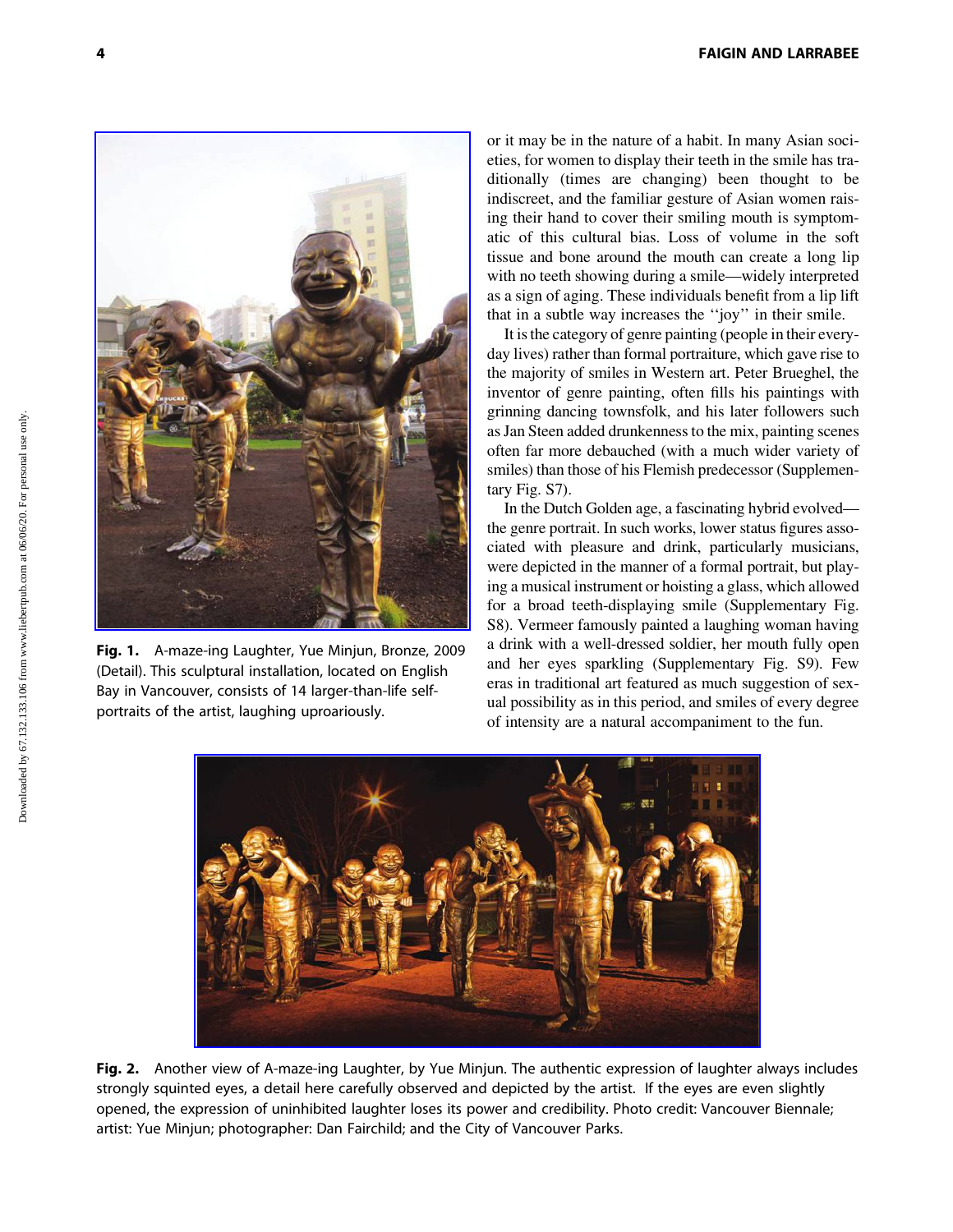Oddly enough, the uninhibited, eye-squinting, jawdropping laugh is surprisingly scant in its appearance in art, no matter what the type of art or period. Contemporary Chinese artist Yue Minjun is trying his best to correct this omission, and he has created an entire body of work in painting and sculpture, featuring a rather grotesque version of himself laughing uproariously, unprecedented in the history of self-portraiture. A famous installation in Vancouver features around a dozen large bronze Yue Minjuns, each one seeming to laugh more uncontrollably than the next (Figs. 1 and 2). The international success of his is testimony to the power of such depictions, and our amusement at seeing them. We are instinctively drawn to the faces of our fellow humans, and if they are animated by a strong expression, they are all the more engrossing.

### Author Disclosure Statement

No competing financial interests exist.

#### Supplementary Material

Supplementary Figure S1 Supplementary Figure S2 Supplementary Figure S3 Supplementary Figure S4 Supplementary Figure S5 Supplementary Figure S6 Supplementary Figure S7 Supplementary Figure S8 Supplementary Figure S9

#### Reference

1. Dusseldorp JR, Guarin DL, van Veen MM, Jowett N, Hadlock TA. In the eye of the beholder: Changes in perceived emotion expression after smile reanimation. [Plast Reconstr Surg](https://www.liebertpub.com/action/showLinks?pmid=31348360&crossref=10.1097%2FPRS.0000000000005865&citationId=p_6). 2019;144(2):457–471. doi: 10.1097/ PRS.0000000000005865.